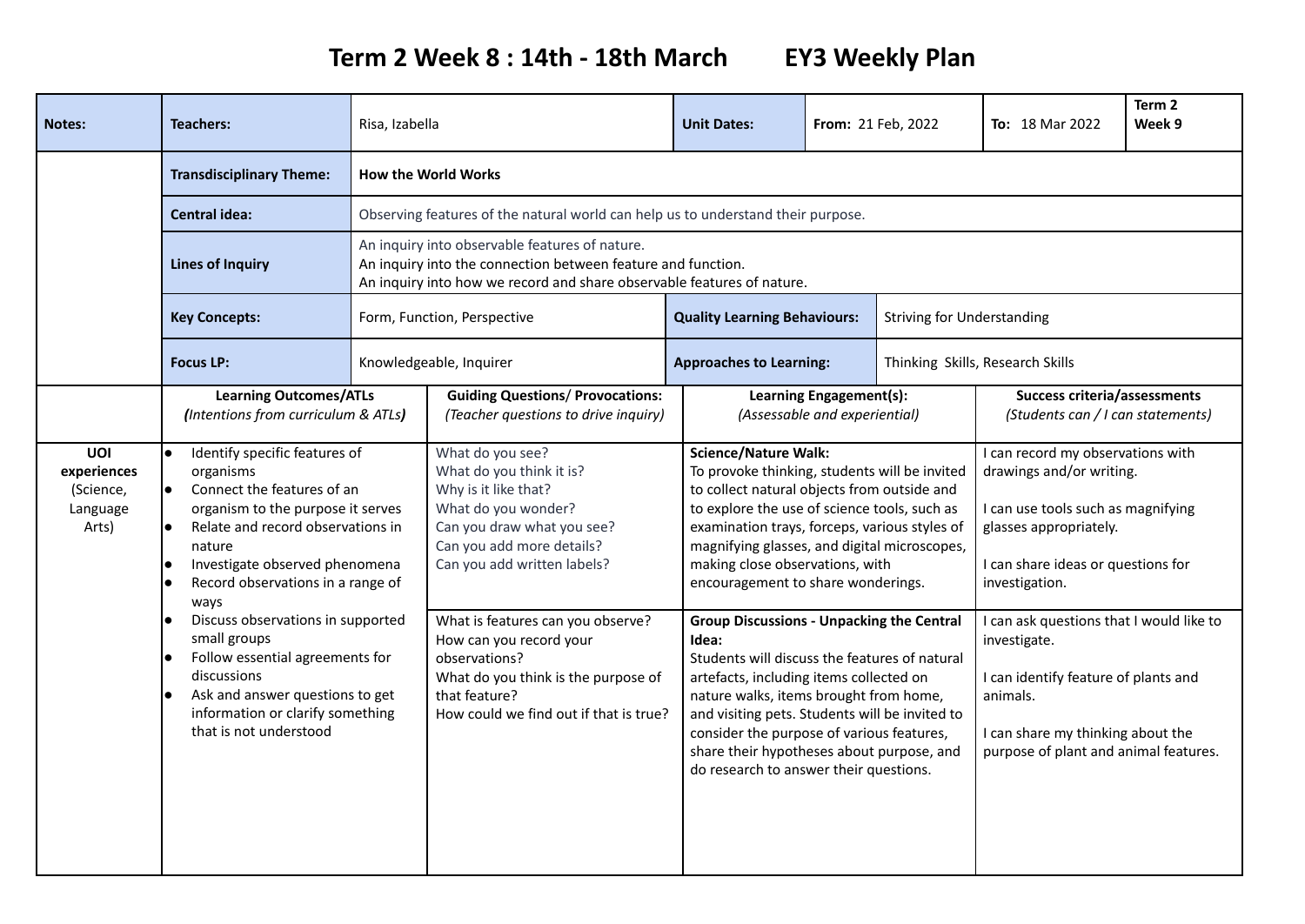| UOI<br>experiences<br>(Visual Arts,<br>Science)    | • Create artwork in response to a<br>range of stimuli<br>• Engage with and enjoy a variety of<br>visual arts experiences<br>• Sharpen their powers of<br>observation<br>Identify specific features of<br>$\bullet$<br>organisms<br>Record observations in a range of<br>$\bullet$<br>ways<br>Relate and record observations in<br>$\bullet$<br>nature                                                                                                                                                                                                                              | What do you see?<br>How can you make that colour?<br>What shapes do you see?<br>Can you add more detail?                                                                                                                                                                                                                                         | <b>Art Centre:</b><br>Natural items, such as fruit, flowers,<br>butterflies, and snails will be set up in the<br>art room to inspire still life artwork.<br>Children will create paintings, drawings,<br>and sculptures from their observations.                                                                                                                                                                                                                                                     | I can observe details.<br>I can create art inspired by my<br>observations.                                                                                                                                                    |
|----------------------------------------------------|------------------------------------------------------------------------------------------------------------------------------------------------------------------------------------------------------------------------------------------------------------------------------------------------------------------------------------------------------------------------------------------------------------------------------------------------------------------------------------------------------------------------------------------------------------------------------------|--------------------------------------------------------------------------------------------------------------------------------------------------------------------------------------------------------------------------------------------------------------------------------------------------------------------------------------------------|------------------------------------------------------------------------------------------------------------------------------------------------------------------------------------------------------------------------------------------------------------------------------------------------------------------------------------------------------------------------------------------------------------------------------------------------------------------------------------------------------|-------------------------------------------------------------------------------------------------------------------------------------------------------------------------------------------------------------------------------|
| UOI<br>experiences<br>(Drama,<br>Language<br>Arts) | Engage in imaginative play using a<br>$\bullet$<br>range of stimuli<br>• Create roles in response to props,<br>sets, costumes<br>• Value and develop imaginary roles<br>or situations<br>• Identify with characters through<br>role play development<br>• Use body language in mime and<br>role-play to communicate ideas and<br>feelings visually                                                                                                                                                                                                                                 | What is wrong with your pet?<br>Can I make an appointment with the<br>vet?<br>Who would be at a vet clinic?<br>What character role will you play?                                                                                                                                                                                                | <b>Dramatic Play Centre:</b><br>The dramatic play area will be set up as a<br>veterinary clinic. Children will be<br>encouraged to use drawing and writing to<br>make appointments and to describe their<br>pet's problem.                                                                                                                                                                                                                                                                           | I can use my imagination to role play.<br>I can use role-play to communicate.<br>I can create roles in response to a range<br>of stimuli.                                                                                     |
| <b>Stand-Alone</b><br>Math                         | Describe the rule for a pattern in a<br>variety of ways<br>Identify a sequence of operations<br>$\bullet$<br>relating one set of numbers to<br>another set.<br>Select appropriate methods for<br>representing patterns, for example<br>using words, symbols and tables<br>• Understand that calendars can be<br>used to determine the date and to<br>identify and sequence days of the<br>week and months of the year<br>Use standard units of measurement<br>$\bullet$<br>to solve problems in real-life<br>situations involving length, mass,<br>capacity, money and temperature | What is a pattern?<br>What will you use to create the<br>pattern?<br>Can you describe the pattern you<br>created?<br>Can you measure the object?<br>What will you use to measure?<br>How long/short is the object?<br>How many days are in a week?<br>What is the day, month, year?<br>What number comes next?<br>How many days until [x event]? | Patterns:<br>Students will create patterns using a variety<br>of objects such as numbers, shapes, leaves,<br>sticks, animals.<br><b>Measuring:</b><br>Students will measure various objects in<br>the classroom such as animals in the vet<br>centre. They will use non-standard units<br>such as rulers, metre sticks, interlocking<br>cubes.<br>Calendar:<br>Students will engage with calendar<br>activities during morning meetings,<br>discussing the days of the week, months,<br>and numbers. | I can create a pattern.<br>I can choose objects to create a<br>pattern.<br>I can describe the pattern.<br>I can identify and sequence the days of<br>the week.<br>I can talk about numbers as they relate<br>to the calendar. |